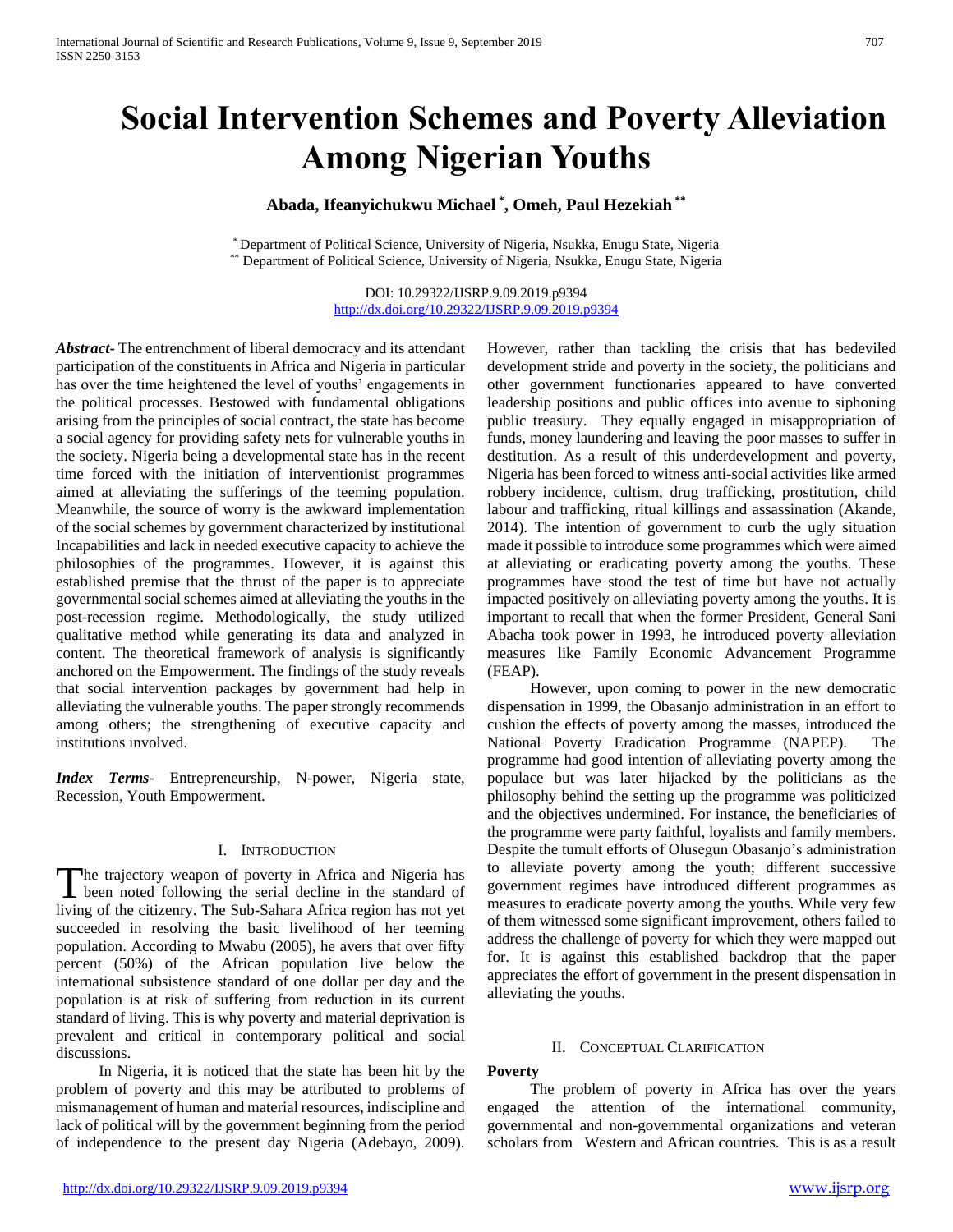of confusion and identified mayhem unleashed to Africans. According to scholars like Oduwole, (2015:27); Okoh (1998:56), they conceived poverty as a state of deprivation in terms of economic and social indicators such as income, education, healthcare, social status, self-esteem and self-actualization. To Anikpo (1995:32), poverty is the process whereby individuals or groups are forcefully eliminated from control of decision making machinery that determines the production and distribution of resources in a society. He maintains that poverty has manifested itself in various forms such as hunger, lack of good drinking water, clothes, shelter and good health, poor education and poor distribution of resources.

 In buttressing the difficulties encountered in arriving at a common and generally accepted definition of poverty, Onyekpe, (2007:18); Aboyade (1997:11), posit that there seems to be general agreement that poverty is a difficult concept to handle and that is more easily recognized than defined. Even attempts made to categorize some specific areas at which poverty could be viewed are faced with lack of agreement. For instance, the Organization for Economic Cooperation and Development (OEDC), Guideline on Poverty Alleviation (2000:29) stressed that an adequate concept of poverty should include all the most important areas in which people of either gender are deprived and incapacitated in different societies. It should encompass the casual links between the core dimensions of poverty and the central importance of gender and environmental sustainable development. Being multidimensional in nature, poverty entails inadequate livelihood material goods and failure to achieve basic capabilities in nutrition, health, economic and social life. As noted by Taiwo and Aguu, (2016:12); Ucha, (2010:19) and Adebayo (2009:28); poverty is a consequence of deprivation, lack of good health and social or economic exclusion, including lack of access to active involvement in community life in all its ramification

## III. YOUTH AND YOUTH EMPOWERMENT

 Youth is a broad base concept which has been given multifarious definitions by the scholars and public policy analysts. Youths are those persons between the age of 15 and 24 years (United Nations, 2010). This definition considers those under the age of 14 as children. However, under the Rights of the Child, persons up to the age of 18 are defined as children (The Youth and United Nations, 2010). The broader use of the term underscores the need for policies and programmes to focus less on age and more on recognizing the specific development needs of people as they transit from childhood to adulthood (UN, 2010).

 The National Youth Policy and Strategic Plan of Action defined youth as person between the ages of 18-35 years and is a citizen of Nigeria. This implies that youth can be regarded as any person on the stage of transition to adulthood who depends on others for means of survival, shelter and other necessities of life. Youths are seen as the foundation of a society; their energies, character, inventiveness and orientation define the pattern of development and security of a nation. They are the most volatile and yet the most vulnerable segment of the population in terms of socio-economic, emotion and other aspects (Anasi, 2010:67; Zakaria, 2006:36)

 On the other hand, youth empowerment suggests the various ways of developing the capacity and capability of youths toward becoming job creators and not necessarily job seekers (Oyekunle; Akindele& Olatunde, 2013:27) The main purpose of youth empowerment is to encourage youths to acquire entrepreneurial skills and knowledge to become independent. This is usually done by providing youths with training facilities and funding. The need to improve youth empowerment in Nigeria is not the concern of government alone. Youth empowerment concerns individuals and non-governmental organizations.

## IV. LITERATURE REVIEW

 The research process of reviewing extant literature cannot be really overemphasized. This is attributed to the import it plays in cultivation of knowledge. It is important to underscore herein the necessities behind literature review as it takes into cognizance the current state of knowledge in the area of investigation, appreciation of findings and methodology; and systematically identifies the gap or lacuna in knowledge of the subject or topic of investigation. However, the review and appreciation of relevant extant literature will be organized under the following themes:

## **Social Schemes and Institutional Incapabilities in Nigeria's Failed State**

 The situation of poverty in Nigeria has continued to have effects on the masses due to the kind of havoc it has caused to rural and the urban dwellers. It's direct effect among the populace is low standard of living. The resultant implication on the youths is the mass exodus of Nigerian citizens to another country. Some of these migrants are people with high productive skills and capabilities, which if they are well trained and empowered by the government, they would have become very productive and therefore contribute meaningfully to development of the nation. However, it is the quick response to the awful poverty crisis in Nigeria that the different interventionist programmes had been initiated and established by successive governments. Poverty alleviation strategies implemented so far in Nigeria focused more on growth, basic needs and rural development approaches. The

government introduced these programmes to help revamp and reconstruct the economy (Ndoma, 2017:23). However, available extant literature on government policies toward social intervention schemes in Nigeria have been categorized under

## **The Pre-Structural Adjustment Programme (SAP) Regime**

 This started at initial time when the government showed concern on the development needs of the newly independent Nigeria state following the introduction of first National Development Plan in 1962. The philosophy behind the plan included the development of opportunities in the health sector, employment, education and improvement of access to these opportunities. Similarly, the Fourth National Development Plan which appeared to be more precise in the specification of objectives that were associated with poverty reduction, emphasized increase in real income of the average citizen as well as reduction of income inequality among other things. During this era of National Development Plans, many of the programmes which were put in place by the government had positive effects on poverty reduction. Although the target population for some programmes were not specified explicitly as poor people or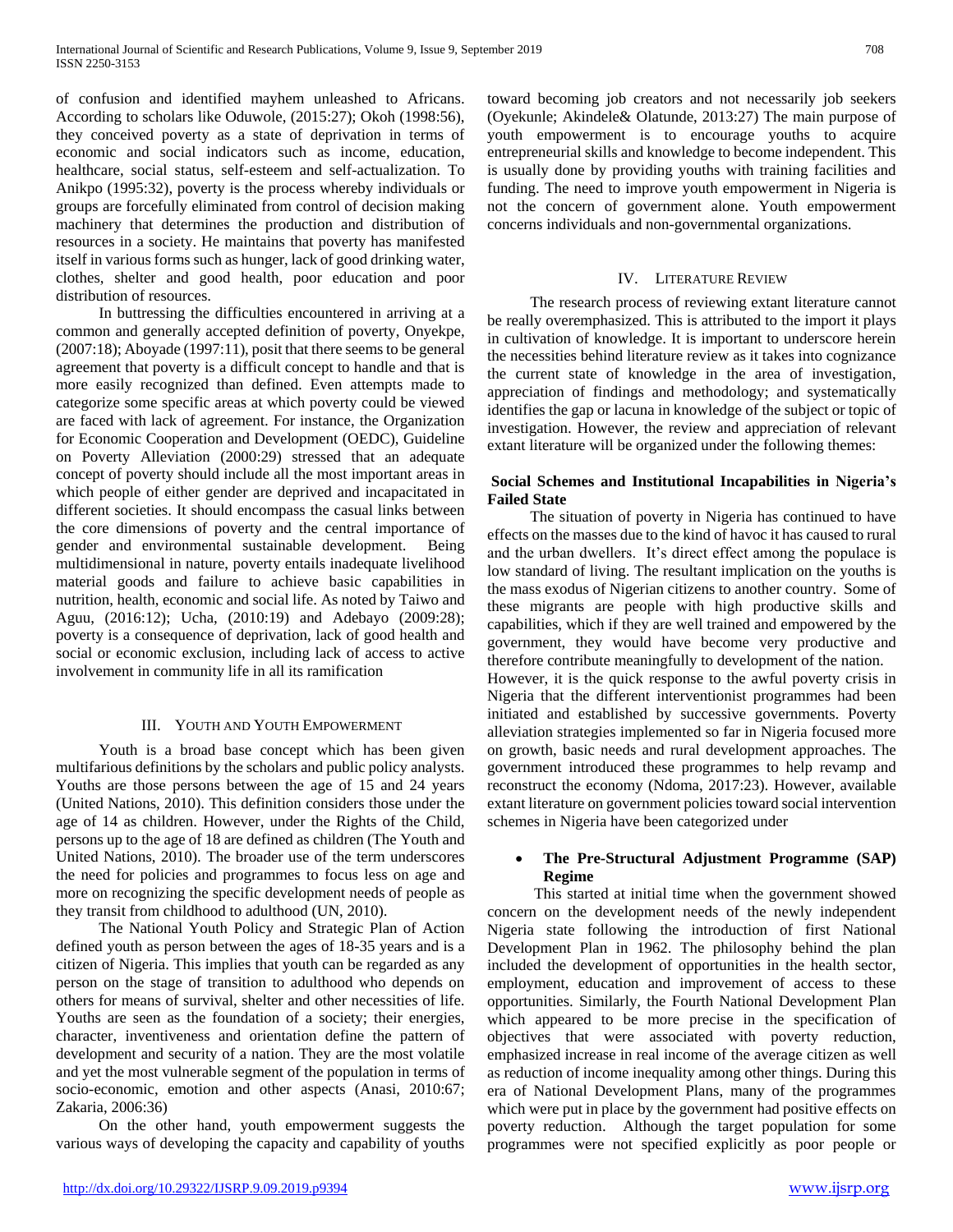communities were socially and economically excluded from the gains of the programmes (Ogwumike, 1995:41; Akpata; Igalajobi & Awoniyi, 2010).

## **The Structural Adjustment Programme (SAP) Regime**

 The uncertainties of live that characterized pre-SAP regime forced the government with no other alternative than to import the policy form external environment without due consultation and its attendant incidence on the lives of the Nigeria citizens. It is the effort of the government to alleviate poverty that made it introduce policies following the severe economic crisis in Nigeria which worsened the quality of life. However, the implementation of the SAP further worsened the living condition of many Nigerians especially the poor who were the most vulnerable group (Aiyedogbon&Ohuofasa, 2012:5). According to Ndamu, (2017:8); Nwaobi,(2003:22) and Ogwumike,(2002:52); they maintain that as a result, the government had cleverly designed and implemented many poverty alleviation programmes from 1986 to1993 and also between 1993 and 1998. These programmes included the Directorate for Food, Roads and Rural Infrastructure (DFRRI), Better Life Programme (BLP), National Directorate of Employment (NDE), People's Bank of Nigeria (PBN), Family Economic Advancement Programme (FEAP) and Family Support Programme (FSP) Garba, (2006:23). These programmes had suffered failure and were caused by political instability, political interferences and lack of clearly defined policy framework with proper guidelines. In most cases, the programmes were poorly implemented and lacked continuity. They were characterized by corruption as being witnessed on the part of the government officials.

## V. THE BIG PUSH REGIMES

 Following the return of Nigeria from military system characterized by authoritarianism, excessive use of coercion and state apparatus, high poverty index and distressed economy, the emerging Nigerian state has conceived the need to key into the trending wave of democracy and democratization in Africa. The Nigeria government has continued uneasily to revamp the economy with the intention of engaging the youths and marshalling schemes aimed at alleviating the suffering of the citizens. With the inception of democracy in Nigeria's fourth Republic in 1999, it was estimated that about 70% of Nigerians lived in poverty (Ogwumike, 2001). The launching of the Poverty Alleviation Programmes (PAP) came on plank as pro-tem antipoverty gauge It targeted at correcting the deficiencies of the past efforts of alleviating poverty through the objectives of providing direct 200,000 unemployed people. As a result of the ineffectiveness of the programme, the government introduced National Poverty Eradication Programme (NAPEP) in 2001. The programme was established to address the challenges of poverty and mobilize resources from all the tiers of government throughout the nation. The establishment of NAPEP was precipitated when the federal government observed that poverty was on the increase despite the large number of ongoing efforts and programmes to fight poverty. As noted by Elumidale, Asaolu & Adereti (2006:21), NAPEP has been structured to integrate four sector schemes which include:

- Youth Empowerment Scheme (YES)
- Rural Infrastructure Development Scheme (RIDS)
- Natural Resource Development and Conservation Scheme (NRDCS)

Generally, these schemes were strategies designed by the government to facilitate ambitions towards poverty eradication especially the absolute poverty that has been ravaging the nation. In order to achieve the objectives of NAPEP, #6 billion was approved in 2001. NAPEP differs from other past poverty alleviation strategies because it was not a sector project implementation agency but a coordinating organ that ensures that the core poverty eradication ministries were effective.

## VI. SOCIAL INTERVENTION SCHEMES UNDER PRESIDENT BUHARI'S ADMINISTRATION

 The emergency of the present administration of President Mohammad Buhari has witnessed an increase in number of youths who are unemployed and constitute serious threat to the peaceful existence of the state. Trapped with the geometric increase of jobless youths, the administration was left with no option than to initiate certain schemes that would help ameliorate the suffering of the people. It was on this philosophy to give the citizens the needed sense of belonging that the following programmes were launched.

## **The N-Power Programme**

 N-power is one of the social intervention schemes initiated by the Federal Government of Nigeria under the present administration of President Mohammad Buhari. It was designed to help provide job creation and empowerment for young Nigerians to acquire and develop life-long skills to become solution providers in their communities and to become players in the domestic and global markets. In the quest to actualize the policy frame and safe guard the needful social safety nets, N-power is aimed at addressing the challenges of unemployment especially among graduate youths as it is categorize into Graduate Teachers Corps which is targeted at 500,000 graduates. N-power knowledge is targeting 25,000 non-graduates while N-power Build targets 75,000 non-graduates recruitment. Through Npower, young Nigerians youths will be empowered with the necessary tools to go and create, develop, build, fix and work on exceptional ideas, projects and enterprises that will change the communities, the economy and the nation.

 However, the programme has been designed for young Nigerians between the ages of 18-35 years. The focus is to provide the young graduates and non-graduates with the skills, tools and livelihood to enable them advance from unemployment to employment, entrepreneurship and innovation. Also, the first phase of this programme is targeted towards Nigeria's critical needs in education, agriculture, and technology construction, creative and artisanal industries. It will also prepare Nigerian youths for a global outstanding push where young Nigerians can export their services to work on global projects that can earn Nigeria foreign exchange. Accordingly, the goals of N-power included the following; to reduce the rate of unemployment in the country, bring about a system that would facilitate transferring of employability, entrepreneurial and technical skills and to bring solutions to poorly public service and government diversification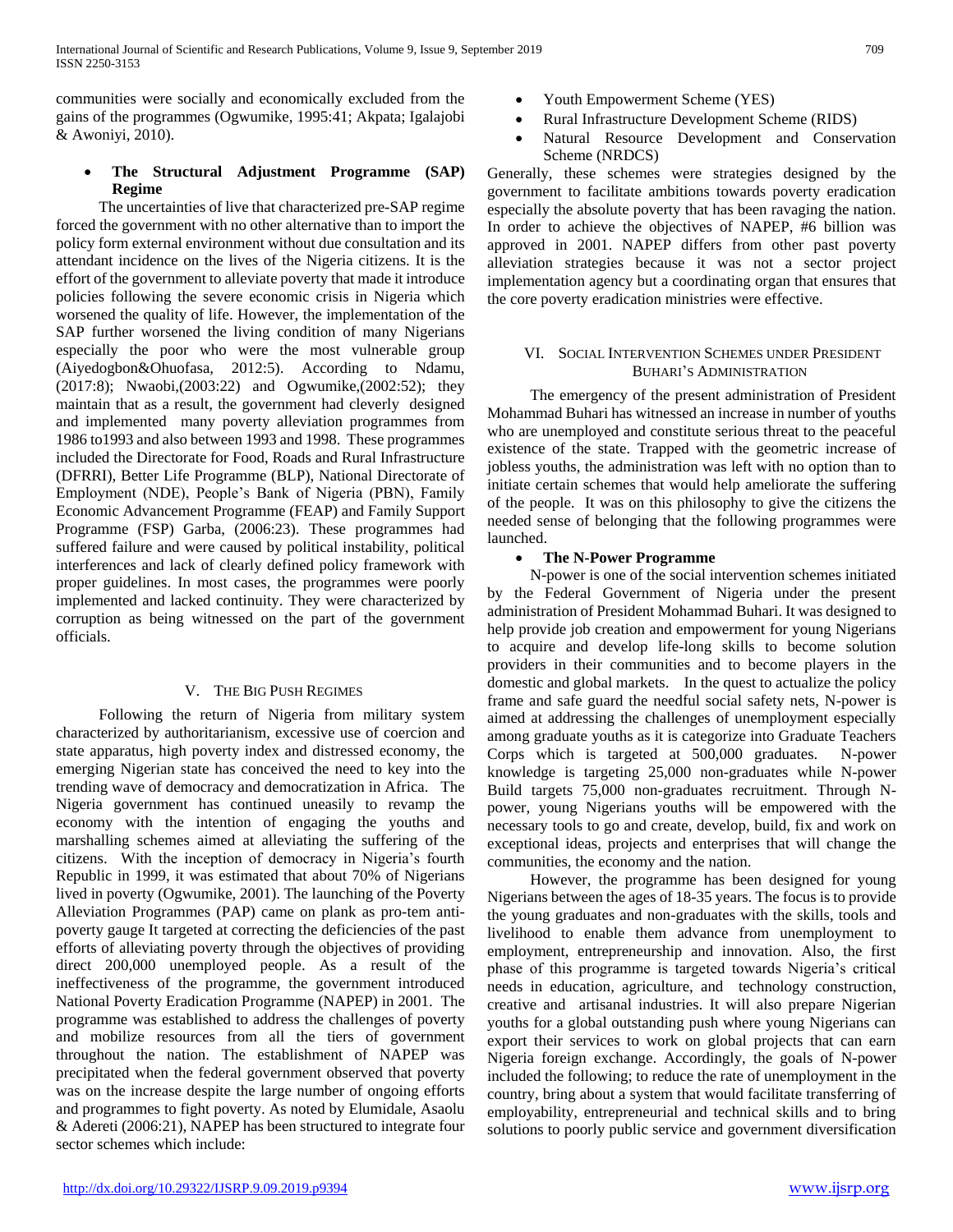policy. The programme is designed in such a way that it can be divided into three classes.

- The N-power teacher corps
- The N-power knowledge
- The N-power Build

N-power teacher corps is a programme premeditated for unemployed graduates which is a voluntary one. It will engage and train 500, 000 young unemployed graduates. The programme will last for duration of two years. The volunteers are entitled to receive their stipend at the end of every month. Also, the volunteers are expected to receive computing device that will contain information for specific engagement, as well as information for their continuous training and development. Participants will provide teaching, instructional and advisory solution in four key areas.

- (a) **N-Power Agro Programme**: The volunteers under this programme undergo training after they would start to function as intermediaries between research institute and the farmers. They help in facilitating, communicating and as well assisting farmers in decision making. It also ensures that appropriate knowledge is implemented to achieve the best results on agriculture. N-agro will equally rely on technological usage since it aspires to determine the type of soils, sizes of farmlands, irrigation in order to ensure that farmers are operating optimally.
- (b) **N-Power Health Programme**: Participants under this platform undergo an initial induction training prior to deployment. N-power health programme is established to train volunteers to work as public health assistants. Its function is to sensitize the community members including pregnant women, children, families and individuals on health kits and preventive measures. It equally assists in providing diagnostic services to people.
- (c) **N-Power Teach Programme**: The N-power teach programme engages qualified graduates for the benefits of basic education. The volunteers are deployed to primary and secondary schools across the country to assist in impacting needful knowledge on the children. They will not replace the current teachers, but will work as support teachers, assisting the teachers, school management and other functionaries within the school. They will also be deployed to the rural areas to take basic education to children in marginalized communities.
- (d) **N-Power Tax Programme**: In order to ensure high efficiency in collection of tax, the federal government mobilized some volunteers who will assist the Federal Inland Revenue Services (FIRS) in collection of taxes. The government seeks to encourage non-complaint and partially complaint tax payers to come clean and declare and pay their appropriate tax due to the government. Following this, N-power will be required to select 3700 volunteers to work as a Community Tax Liaison Officers to work in their states of residence within the state's tax authorities. They will have the following key responsibilities which will include answering online inquiries, customer management, creating awareness of tax compliance.
- (e) **N-Power Community Education Programme:** Some volunteers under N-power Teacher Corps are deployed to

different parts of the nation to instruct on Civic education and as well as Adult education. They perform similar function like the N-power Teach and are also recruited following the same process and as well possessing the same requirement

- (f) **N-Power Knowledge Programmes**: This programme is the federal government's first step towards diversifying to a knowledge economy. There are eight other innovations hubs across the country which is expected to provide incubation and acceleration of the technology and creative industries; hence this programme will work alongside with them. The programme is a "Training to jobs" initiative essentially ensuring that participants can get engaged in the marketplace in an outstanding capacity, as free lancers, as employees and entrepreneurs.
- (g) **N-Power Creative Programme:** This will train and develop 5000 young creative talents. The strategy is to put Nigeria's creative industry on the global radar as exporters of world-class services and content. Training lasts for 3 months which can be divided as 1 month inclass and 2 months hand-on-group project, across selected cities in Nigeria. The participants are being trained and certified in one of the following: Animation, Graphic Design, Post-Production, and Script Writing.
- (h) **N-Power Tech Hardware:** N-power Tech Hardware is aimed at empowering 10,000 computer device technicians into the ICT industry. This programme is for device technicians who will train and facilitate tooling for at least 10,000 technicians to boost the device servicing and manufacturing industry. The output of this programme will serve as a critical catalyst for the expansion of local capacity to serve and produce mobile phones, tablets, computers and other relevant devices to serve the local and international market.
- (i) **N-Power Tech Software:** This is to empower 10,000 volunteers into developing software in the ICT industry. This programme is expected to train, tool and position 10,000 hand-on-software developers for the local and international software development market. Participants will undergo a project based model to training wherein they will be exposed to foundational software development tools as well as resources to thrive as a modern day software developer entrepreneur. The programme will seek to establish the foundational knowledge, tools and platform upon which participants can pursue a career as software development entrepreneurs. The participants will be trained and the training will last for 11 weeks. The programme will also offer a continuity platform to support participants with learning and engagement opportunities on a continuous basis. They will also be enabled with a device to continue the practice and exploration of opportunities after training.
- (j) **N-Power Build Programme**: N-power Build is an accelerated training and certification programme that will engage and train 75,000 young unemployed Nigerians in order to build a new crop of skilled and highly competent workforce of technicians, artisans and service professionals.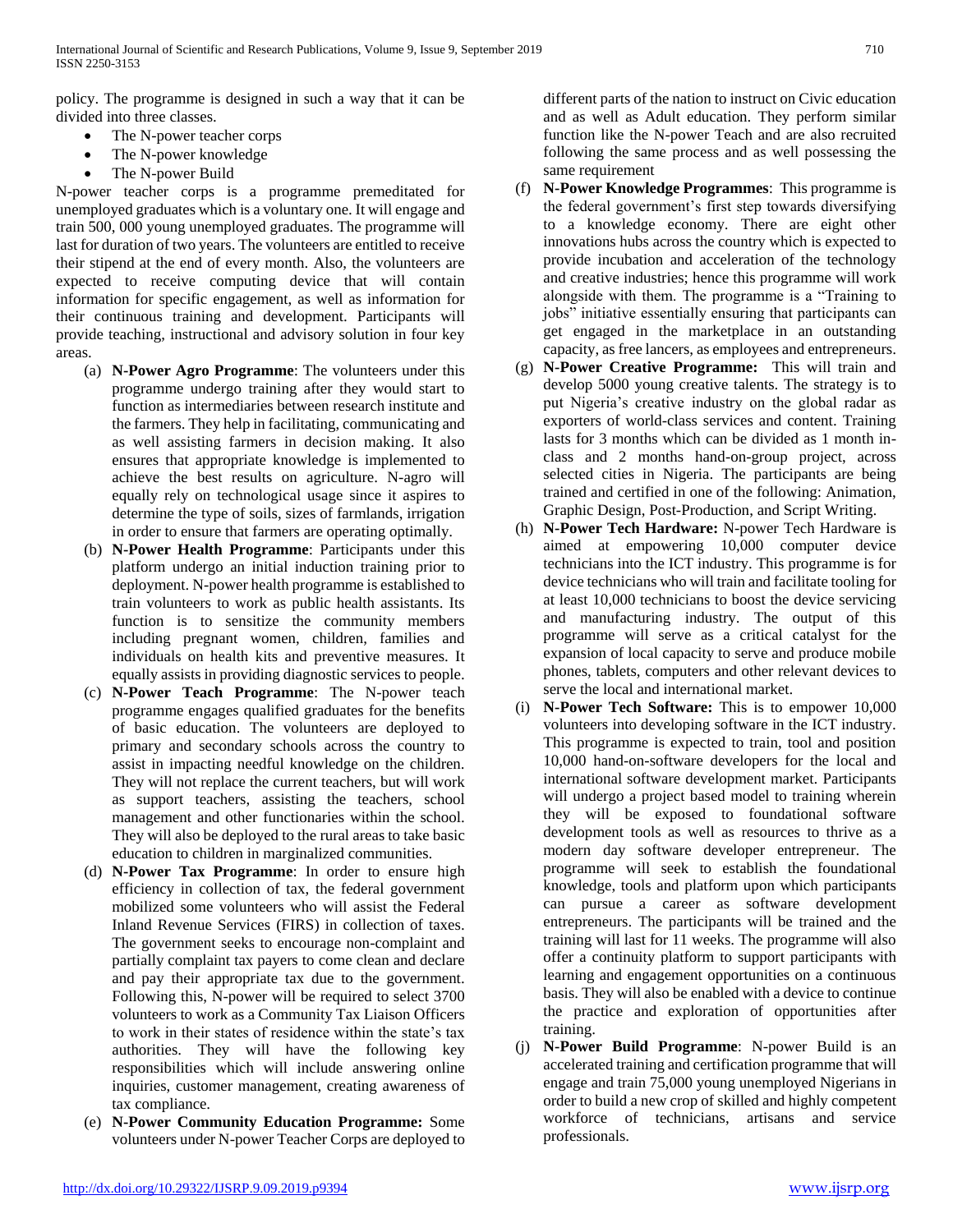#### IX. CONCLUSION AND RECOMMENDATIONS

#### VII. CONDITIONAL CASH TRANSFER PROGRAMME

 In order to cushion the high level of poverty among poor Nigerians, President Buhari introduced the payment of #5000 each to over one million indigent citizens of Nigeria in which youths were among. This is one of the social intervention schemes which aimed at addressing poverty among the Nigerian citizens. It is important to note that few months of excuses about the state of the nation's poor economic fortunes; Nigerians became excited following the commencement of the payment of #5000 naira conditional cash transfer. The programme has never been left unchallenged but has received a lot of criticisms from different quarters including important stakeholders in the government. Some argued that the poverty alleviation is caricature of youth empowerment. For instance, some questions had been asked on the yardstick for measuring poverty in Nigeria. The value of #5000 monthly to these vulnerable Nigerians. These are some of the questions which have been used to criticize the programme.

#### VIII. THEORETICAL FRAMEWORK OF ANALYSIS

 The theoretical framework utilized in the paper is anchored on empowerment theory as propounded by Solomon, (1976) in his book titled *Black Empowerment.* According to his postulation, personal, interpersonal and environmental resources are needed to update the skills, knowledge and motivation of people to achieve valid social roles. He further maintains that powerlessness and feeling of hopelessness are as a result of the inability to use resources and support to achieve goals. Validating the theory of empowerment as postulated by Solomon (1976), Denier (1999), used the theory to study children *"Birth through Eight"* resources for educating children with diverse abilities. The study guided children to acquire relevant knowledge and skills and to participate in decision making process (Okala and Uche, 2014). In his contribution to the import of empowerment theory to social formation especially the vulnerable youths in the society; Lee (2001), emphasized that it helps to develop a more positive and potent sense of self, construction of knowledge and capacity to achieve a critical perspective on social and political realities; and cultivation of resources, strategies and competencies to attain personal and collective goals. Empowerment theory provides an effective support system for individuals and communities that have been blocked from achieving collective goals and overcome social barriers and self-fulfillment within existing social structures (Payne, 2005; Okala and Uche, 2014).

 However, the initiation of multifarious social schemes in Nigeria by different political regimes have become a source of empowerment to the citizens especially the vulnerable youths who are jobless and roaming the streets. Social schemes and packages like Graduate Internship Scheme, N-power and Conditional transfer of money to the youths have become succor and empowerment. The beneficiaries are bent on using the acquired knowledge to develop themselves and the entire society. The implication is the involvement of the youths in the decision making process and imparting economically to the growth of the economy.

 It is not a disputable fact that in Nigeria, the incidence of poverty has remained high in spite of the number good poverty alleviation programmes. Since youths are the driving force of the nation, there is needed to make good policies that will guarantee their self-reliance, alleviate their vulnerability and make them have that self-confidence to be patriotic citizens of the country. It is based on this frame the study appreciated the different social intervention packages aimed at alleviating poverty among the Nigerian youths. The findings reveal that social intervention packages by government had helped in alleviating the vulnerable youths. Also, the paper looked at the fact that despite that the government has called it a thing to fulfill her obligations toward the citizens; it has lacked the needed executive capacity to administer its social policies to the populace. Also discussed is the social schemes and institutional incapabilities in Nigeria's failed state. Social intervention programmes under the political regime of President Mohammed Buhari were appreciated. The theory of employment was adequately utilized for the sake of analysis.

However, arising from the investigations and findings of the study, the paper sets to recommend the following practical and theoretical significance for public policy by government and other relevant stakeholders;

- Strengthening of executive capacity and institutions involved will be of immense help to overhaul the likely lapses that might hinder the successful achievement of programmes.
- There is the need for government to build base on incremental policies that will help alleviate poverty. It has been observed over the years that each government comes to the corridor of power with its programme of action devoid of existing plans aimed at alleviating poverty. This has continued to lead the state into inconsistencies in it policy making.
- The National Assembly should always strive to checkmate the presidency based on the strengths and weaknesses of any social intervention programme. This will help eliminating the likely challenges that stand to thwart the efforts of government in achieving its policies and programme

#### **REFERENCES**

- [1] Adebayo, A. A. (2009). "Theoretical Perspectives on Poverty Reduction for Policy in Nigeria," International Journal of Economics and Development Issue 8 (1)pp 34-43.
- [2] Aina, O. (2014). "How Corruption Contributes to Poverty". A Paper presented at the International Conference of Conference of Development of Social Enterprise and Social Business for Eradication of Extreme Poverty and Street Begging at Chittagong, Bangladesh December 19-20
- [3] Aiyedogbon J. O & Ohuofasa B. O. (2012). "Poverty and Youth Development in Nigeria", Santa Terrational Journal of Business and Social Science.
- [4] Akande,T. (2014). Youth Unemployment inNigeria. Retrieved from http://www.brookings.edu/blog/africa-in-focus.
- [5] Anikpo, M. (1995). "Poverty and Democratic Process: The New Face of Graduate School Lecture Series, University of Port-Harcourt.
- [6] Apata, T. G., Apata., O. M., Igalajobi O. A. & Awoniyi S. M. O. (2010). "Determinants of Rural Poverty in Nigeria: Evidence from Small Holder Farmers in South-Western Nigeria," Journal of Science and Technology Education Research 1 (4)pp 85-91.